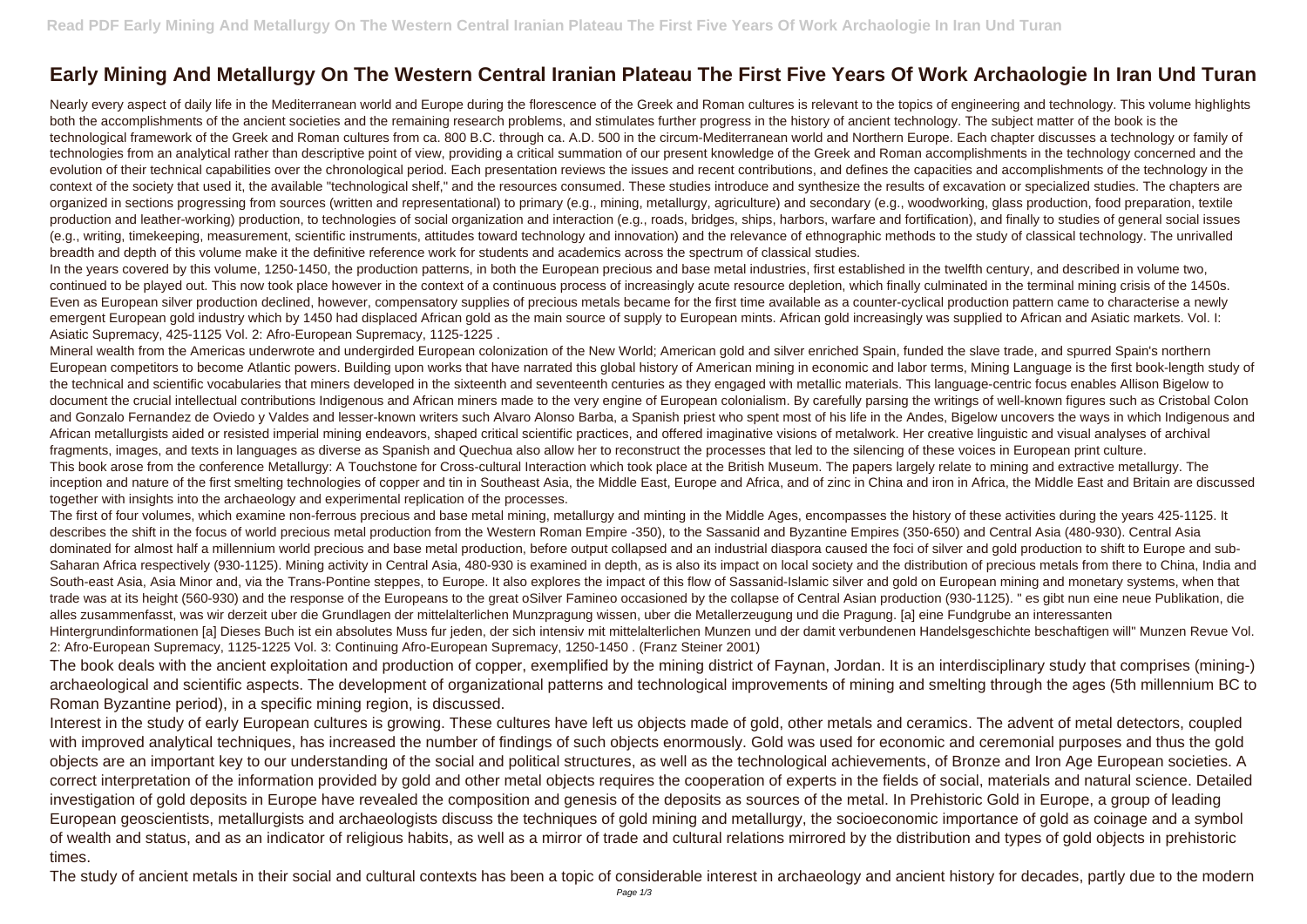dependence on technology and man-made materials. The formal study of Archaeometallurgy began in the 1970s-1980s, and has seen a recent growth in techniques, data, and theoretical movements. This comprehensive sourcebook on Archaeometallurgy provides an overview of earlier research as well as a review of modern techniques, written in an approachable way. Covering an extensive range of archaeological time-periods and regions, this volume will be a valuable resource for those studying archaeology worldwide. It provides a clear, straightforward look at the available methodologies, including: •• Smelting processes •• Slag analysis •• Technical Ceramics •• Archaeology of Mining and Field Survey •• Ethnoarchaeology •• Chemical Analysis and Provenance Studies •• Conservation Studies With chapters focused on most geographic regions of Archaeometallurgical inquiry, researchers will find practical applications for metallurgical techniques in any area of their study. Ben Roberts is a specialist in the early metallurgy and later prehistoric archaeology of Europe. He was the Curator of the European Copper and Bronze Age collections at the British Museum between 2007 and 2012 and is now a Lecturer in Prehistoric Europe in the Department of Archaeology at the Durham University, UK. Chris Thornton is a specialist in the ancient metallurgy of the Middle East, combining anthropological theory with archaeometrical analysis to understand the development and diffusion of metallurgical technologies throughout Eurasia. He is currently a Consulting Scholar of the University of Pennsylvania Museum, where he received his PhD in 2009, and the Lead Program Officer of research grants at the National Geographic Society.

## (Philipp von Zabern 2011)

This comprehensive treatment of the smelting industry of Colorado, originally published in 1979, is now back in print with a new preface by the author. Packed with fascinating statistics and mining data, Ores to Metals details the people, technologies, and business decisions that have shaped the smelting industry in the Rockies. Although mining holds more of the glamour for those in and interested in the minerals industry, smelters have continuously played a critical role in the industry's evolution since their introduction in Colorado in the 1860s. At that time, miners desperately needed new technology to recover gold and silver from ores resistant to milling. Beginning as small independent enterprises, progressing to larger integrated firms working in urban centers, and finally following a trend toward mergers, the entire industry was absorbed into one large holding company - the American Smelting and Refining Company. Over time, fortunes were won and lost, business success was converted to political success, and advances were made in science and metallurgy. Drawing on archival material, Fell expertly presents the triumphs and troubles of the entrepreneurs who built one of the great industries of the West.

This volume describes the geography and environments of Oman, its rich copper ore deposits and the ancient mining and smelting techniques, and it also includes an overview of the physical properties of the different metals exploited in antiquity and of the analytical techniques used in archaeometallurgy.

One of the leading Soviet archaeologists describes the development of ancient mining and metallurgy in the northern half of Eurasia. While the first traces of metallurgical activity date from between the seventh and the sixth millennium BC, significant mining developed only in the fifth millennium BC, in the northern Balkans and Carpathians. Metal producing centres were in these northern 'barbarian peripheral' regions rather than in the Near East and Asia Minor, areas traditionally associated with early classical civilization. Professor Chernykh describes successive periods of metallurgical activity in different regions: the Carpatho-Balkan Metallurgical Province of the Copper Age: the Circumpontic of the Early and Middle Bronze Age: and the Eurasian, European Caucasian, Central Asian and Irano-Afghan of the Late Bronze Age. He provides detailed information about the different groups of copper and bronze artefacts, their chemical composition, and their dispersion in time and space. He analyses the international metallurgical trade and division of labour and, finally, the collapse of the sociocultural systems in these metallurgical centres in the first millennium BC.

This new edition has been extensively revised and updated since the 3rd edition published in 1994. It contains an even greater depth of industrial information, focussing on how copper metal is extracted from ore and scrap, and how this extraction could be made more efficient. Modern high intensity smelting processes are presented in detail, specifically flash, Contop, Isasmelt, Noranda, Teniente and direct-to-blister smelting. Considerable attention is paid to the control of SO2 emissions and manufacture of H2SO4. Recent developments in electrorefining, particularly stainless steel cathode technology are examined. Leaching, solvent extraction and electrowinning are evaluated together with their impact upon optimizing mineral resource utilization. The book demonstrates how recycling of copper and copper alloy scrap is an important source of copper and copper alloys. Copper quality control is also discussed and the book incorporates an important section on extraction economics. Each chapter is followed by a summary of concepts previously described and offers suggested further reading and references. Table of Contents

The second volume examines the rise to world dominance of silver and gold production, during the first great output long-cycle (1125-1225), in new locations in Europe and sub-Saharan Africa. It explores the organisation of the industry at this time, the reversal of the contemporary specie flow and the distribution of these precious metals throughout Europe and to lands beyond the bounds of that continent. It also describes the beginnings of autonomous European base metal - lead, copper, tin and mercury production, the organisation of the onewo industry, its levels of output and the distribution of these metals to new groups of European consumers. Vol. I: Asiatic Supremacy, 425-1125 Vol. 3: Continuing Afro-European Supremacy, 1250-1450 . (Franz Steiner 2001)

Early Mining and Metallurgy on the Western Central Iranian PlateauThe First Five Years of WorkPhilipp Von Zabern Verlag Gmbh First Published in 1990. Routledge is an imprint of Taylor & Francis, an informa company.

Extractive Metallurgy of Copper details the process of extracting copper from its ore. The book also discusses the significance of each process, along with the concerns in each